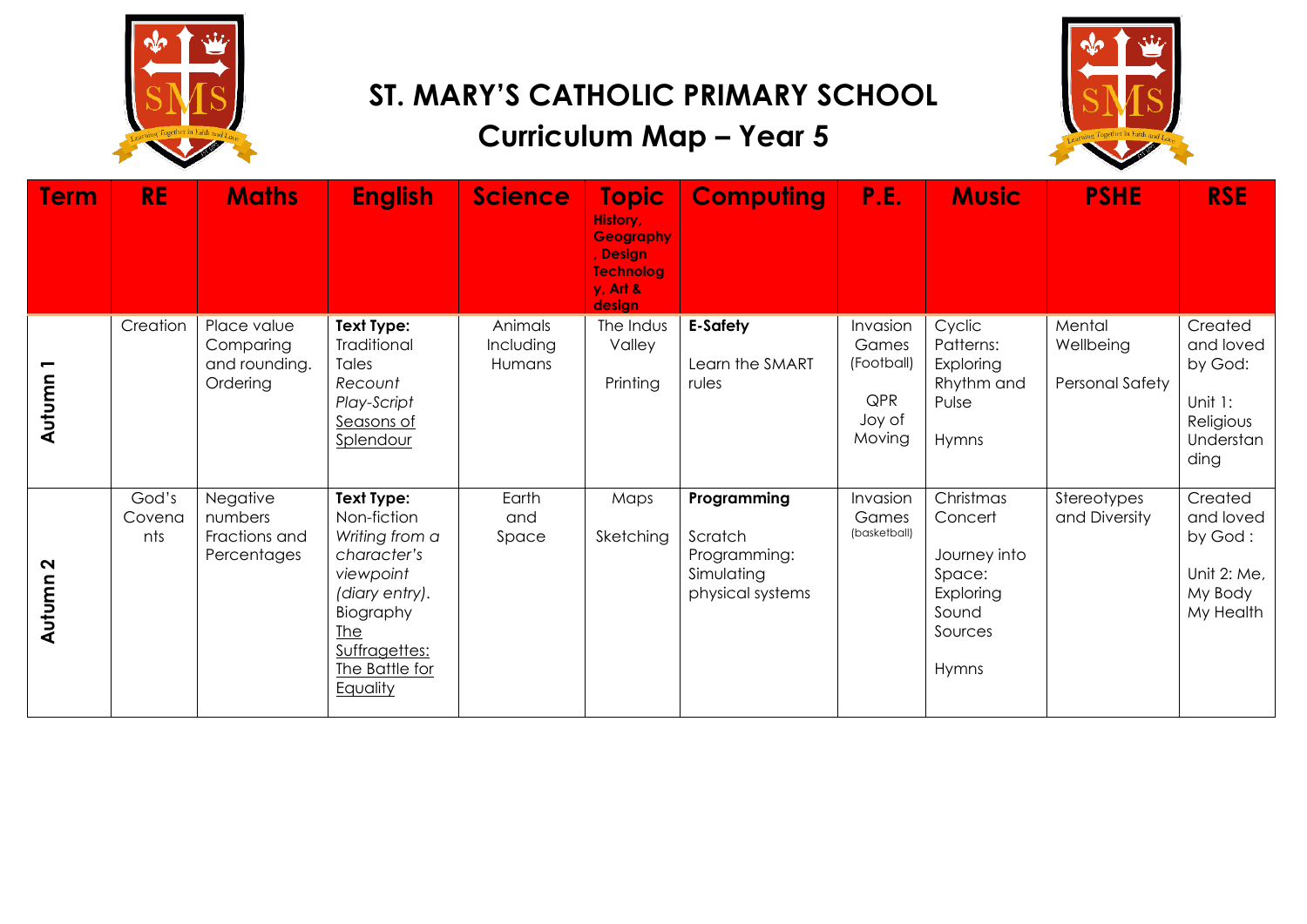

### **ST. MARY'S CATHOLIC PRIMARY SCHOOL**

## **Curriculum Map – Year 5**



| Spring 1                    | Inspiratio<br>nal<br>People      | Converting<br>decimals<br>fractions and<br>percentages.<br>Add/subtract<br>mental<br>calculation<br>strategies                         | Text Type:<br>Contemporary<br>Fiction<br>Poetry, Letter<br>writing,<br>Persuasive<br>speech.<br>Floodland | Forces                  | The Shang<br>Dynasty<br>Art<br>Project:<br>Painting,<br>mosaics,<br>patterns. | Digital Literacy:<br>Multimedia<br>Plan a<br>presentation,<br>combine from a<br>range of sources,<br>organise and<br>refine to suit<br>purpose and<br>audience | Invasion<br>Games<br>(dodgeb<br>$\alpha$ ll)<br>Swimmin<br>g | Keyboard<br>Course 1<br>Notation/Sigh<br>t Reading<br>Hymns                           | Healthy<br>Lifestyles                   | Created<br>and loved<br>by God<br>Unit 4: Life<br>cycles                                                              |
|-----------------------------|----------------------------------|----------------------------------------------------------------------------------------------------------------------------------------|-----------------------------------------------------------------------------------------------------------|-------------------------|-------------------------------------------------------------------------------|----------------------------------------------------------------------------------------------------------------------------------------------------------------|--------------------------------------------------------------|---------------------------------------------------------------------------------------|-----------------------------------------|-----------------------------------------------------------------------------------------------------------------------|
| $\mathbf{\Omega}$<br>Spring | Reconcili<br>ation               | Multiplication<br>Estimating<br>Geometric<br>reasoning 2D<br>and 3D shapes<br>Position,<br>direction,<br>translation and<br>reflection | Text Type:<br>Ancient Myths<br>The<br>Adventures of<br>Odysseus<br>Story retell<br>Myth writing           | Forces                  | Investigati<br>ng Rivers<br>Collaging                                         | Online<br>Use research skills<br>to find out about<br>a topic.<br>Upload and<br>download a file to<br>and from a cloud<br>server.                              | Striking<br>and<br>Fielding<br>(rounders<br>Swimmin<br>g     | Keyboard<br>Course 1<br>Songwriter:<br>Exploring<br>Lyrics and<br>Melody<br>Hymns     | Working<br>Together and<br>Aspirations. | Created<br>to love<br>others<br>Unit 1:<br>religious<br>Understan<br>ding<br>Unit 2:<br>Personal<br>relationshi<br>ps |
| Summer <sub>1</sub>         | Life in<br>the<br>Risen<br>Jesus | Division, Decim<br>als<br>Geometry                                                                                                     | Text Type:<br><b>Building</b><br>reading<br>stamina<br>Recount/Narra<br>tive<br>Goodnight<br>Mister Tom.  | All<br>Living<br>Things | Ancient<br>Greece<br>3D<br>Materials                                          | Computer<br><b>Networks</b><br>Understanding<br>web pages                                                                                                      | Invasion<br>Games<br>(Tag<br>Rugby)<br>Dance                 | Keyboard<br>Course 1<br>Stars, hide<br>your fires:<br>Performing<br>together<br>Hymns | Puberty<br>Drug<br>Education            | Created<br>to love<br>others<br>Unit 3:<br>Keeping<br>safe                                                            |